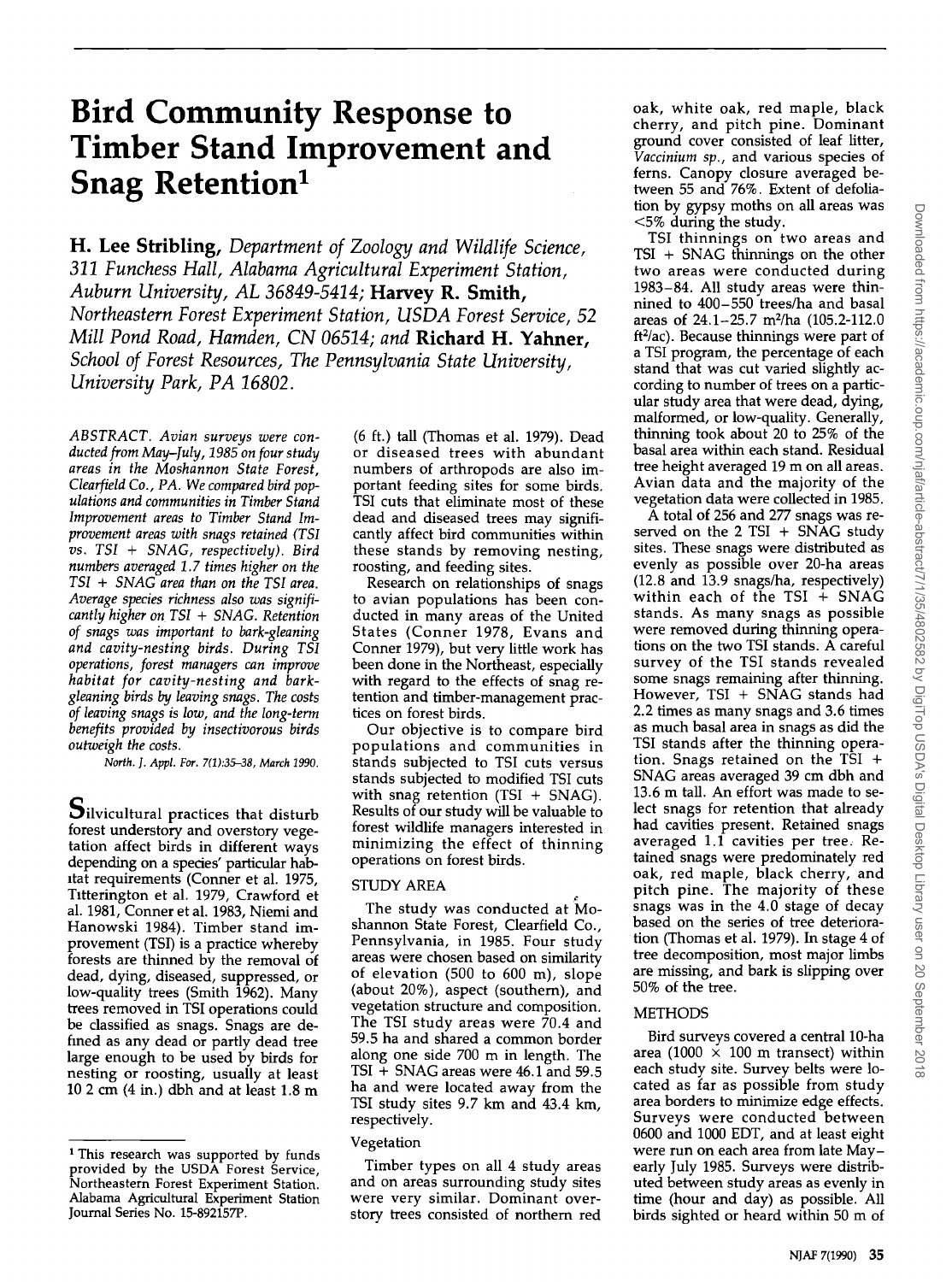**either side of the transect center line were recorded and mapped by an observer moving at a slow walk (Conner and Dickson 1980). "Fly-overs" were excluded. Surveys were not conducted on days when it rained or when wind exceeded 20 km/hr.** 

**Numbers of individual birds of each species and numbers of individual birds of all species combined were determined for each survey. These measures of avian populations were analyzed using ANOVA procedures (Luginbuhl et al. 1987).** 

**Birds were organized into foraging and nesting guilds (Root 1967). The number of birds within each guild on TSI and TSI + SNAG study areas were compared using ANOVA procedures.** 

**Tree diameter, density, and canopy closure were quantified in 0.05 ha circular plots located at 50-m intervals along the 1000-m transect used for bird surveys. Low-growing woody vegetation was quantified in the center of each plot by counting woody**  stems present within a 1-m<sup>2</sup> circle at **heights of 0.1, 0.5 1.0, 1.5, and 2 m above the ground. Percent canopy closure was estimated by viewing vertically through a 5-cm tube. ANOVA procedures were used to determine if differences existed in vegetation structure that could explain abundance and distribution of birds on the study areas.** 

#### **RESULTS AND DISCUSSION**

**Study areas with snags contained more birds and a higher number of species than study areas without snags. Bird numbers averaged 1.7 times higher (** $F = 37.9$ **,**  $df = 30$ **,**  $P <$ **0.0001) on the TSI + SNAG area than on the TSI area (Table 1). In some cases species, e.g., brown creepers, which rely on snags for foraging and nesting, were more than 7 times more plentiful on TSI + SNAG areas (Table 2). Species richness was also signifi**cantly higher  $(F = 18.9, df = 30, P <$ **0.0001) on TSI + SNAG compared to TSI (Table 1).** 

**Table 1. Mean number of birds and mean number of bird species per survey conducted at Moshannon State Forest, Clearfield Co., Pennsylvania, on timber stand improvement with snags retained (TSI + SNAG) and timber stand improvement (TSI) study areas May-July, 1985. Numbers in parentheses indicate number of surveys conducted.** 

|                                                                                                                       | Study Area                 |                      |  |
|-----------------------------------------------------------------------------------------------------------------------|----------------------------|----------------------|--|
|                                                                                                                       | TSI + SNAG                 | TSI                  |  |
| Number of birds<br>Species of birds                                                                                   | 54.9 (17)*<br>$18.5(17)^*$ | 31.9(16)<br>13.2(16) |  |
| * ANOVA indicates significant difference be-<br>tween values in $TSI + SNAG$ versus $TSI$ stands at<br>$P < 0.0001$ . |                            |                      |  |

**We found that snags were important to birds occupying bark-gleaning**  and cavity-nesting guilds. When birds **were stratified into foraging and nesting guilds (Table 3), bark-gleaning foragers and cavity nesters were sig**nificantly more numerous  $(F = 6.21)$ ,  $df = 30$ ,  $P < 0.0185$ , and  $F = 9.08$ , df  $=$  30,  $P < 0.0052$ , respectively) in the **TSI + SNAG area. Members of these two guilds, brown creeper, whitebreasted nuthatch, and downy and hairy woodpeckers, may have been greater in the TSI + SNAG than TSI**  **areas because the snags provided more foraging substrate for bark gleaners and a greater number of hollow trees for cavity nesters.** 

**Others have shown also that availability of snags in forests is positively correlated with cavity-nesting bird abundance, diversity, and species richness (e.g., Balda 1975, Yahner 1987). Conversely, removal of snags has been shown to decrease cavitynesting birds by as much as 52% (Scott 1979) in some areas.** 

**Use of snags is not always restricted** 

 $\overline{\phantom{a}}$  $\overline{\phantom{a}}$  $\overline{\phantom{a}}$ 

| Table 2. Average number of birds seen or heard per survey at Moshannon State         |
|--------------------------------------------------------------------------------------|
| Forest, Clearfield Co., PA, in timber stand improvement with snags retained (TSI $+$ |
| SNAG) versus timber stand improvement (TSI) study areas from May-July 1985.          |

|                                          | Study Area |        |        |        |
|------------------------------------------|------------|--------|--------|--------|
|                                          | TSI + SNAG |        | TSI    |        |
|                                          | Area 1     | Area 2 | Area 1 | Area 2 |
| Number of surveys:                       | 8          | 8      | 8      | 9      |
| American redstart                        | 1.50       | 3.44   | 3.38   | 2.25   |
| (Setophaga ruticilla)                    |            |        |        |        |
| American robin                           | 0.75       | 1.56   | 0.13   | 1.50   |
| (Turdus migratorius)                     |            |        |        |        |
| Blue jay                                 | 0.25       | 0.44   | 0.13   |        |
| (Cyanocitta cristata)                    |            |        |        |        |
| Brown creeper                            | 0.75       | 1.89   | 0.25   |        |
| (Certhia americana)                      |            |        |        |        |
| Black-capped chickadee                   | 0.13       | 1.00   | 1.50   | 0.13   |
| (Parus atricapillus)                     |            |        |        |        |
| Brown-headed cowbird                     |            | 0.11   |        | 0.25   |
| (Molothrus ater)                         |            |        |        |        |
| Black-throated green warbler             |            | 0.11   | 0.88   | 0.38   |
| (Dendroica virens)                       |            |        |        |        |
| Chipping sparrow                         | 2.00       | 2.67   | 1.13   | 1.38   |
| (Spizella aborea)                        |            |        |        |        |
| Chestnut-sided warbler                   | 1.13       | 2.00   | 0.25   |        |
| (Dendroica pensylvanica)                 |            |        |        |        |
| Common yellowthroat                      | 10.38      | 3.22   | 0.88   | 1.63   |
| (Geothlypis trichas)                     |            |        |        |        |
| Dark-eyed junco                          | 0.38       | 0.56   | 1.25   | 0.50   |
| (Junco hyemalis)                         |            |        |        |        |
| Downy woodpecker                         | 0.75       | 0.78   | 0.50   | 0.50   |
| (Picoides pubescens)                     |            |        |        |        |
| Eastern wood-pewee                       | 1.88       | 2.56   | 2.00   | 2.00   |
| (Contopus virens)                        |            |        |        |        |
| Great crested flycatcher                 | 0.50       | 0.56   |        |        |
|                                          |            |        |        |        |
| (Myiarchus crinitus)<br>Hairy woodpecker | 0.63       | 0.56   | 0.13   | 0.25   |
| (Picoides villosus)                      |            |        |        |        |
|                                          | 0.63       | 0.89   | 1.88   | 2.25   |
| Indigo bunting                           |            |        |        |        |
| (Passerina cyanea)                       | 0.13       | 5.56   | 1.25   | 5.25   |
| Least flycatcher                         |            |        |        |        |
| (Empidonax minimus)                      | 0.38       | 2.00   | 1.88   | 2.25   |
| Ovenbird                                 |            |        |        |        |
| (Seiurus aurocapillus)                   | 0.38       | 0.11   |        |        |
| Pileated woodpecker                      |            |        |        |        |
| (Dryocopus pileatus)                     | 4.38       | 5.44   | 7.00   | 5.00   |
| Red-eyed vireo                           |            |        |        |        |
| (Vireo olivaceus)                        | 1.88       | 1.89   | 0.25   | 0.38   |
| Rose-breasted grosbeak                   |            |        |        |        |
| (Pheucticus ludovicianus)                |            |        | 2.25   | 0.50   |
| Rufous-sided towhee                      | 8.25       | 6.33   |        |        |
| (Pipilo erythrophthalmus)                |            |        |        |        |
| Scarlet tanager                          | 2.50       | 2.78   | 1.38   | 0.38   |
| (Piranga olivacea)                       |            |        |        |        |
| Veerv                                    | 0.50       | 1.67   | 0.13   |        |
| (Catharus fuscescens)                    |            |        |        |        |
| White-breasted nuthatch                  | 2.75       | 3.33   | 1.38   | 2.75   |
| (Sitta carolinensis)                     |            |        |        |        |
| Wood thrush                              | 0.25       | 1.33   |        |        |
| (Hylocichla mustelina)                   |            |        |        |        |

**Scientific names according to Eisenmann et al. (1982).**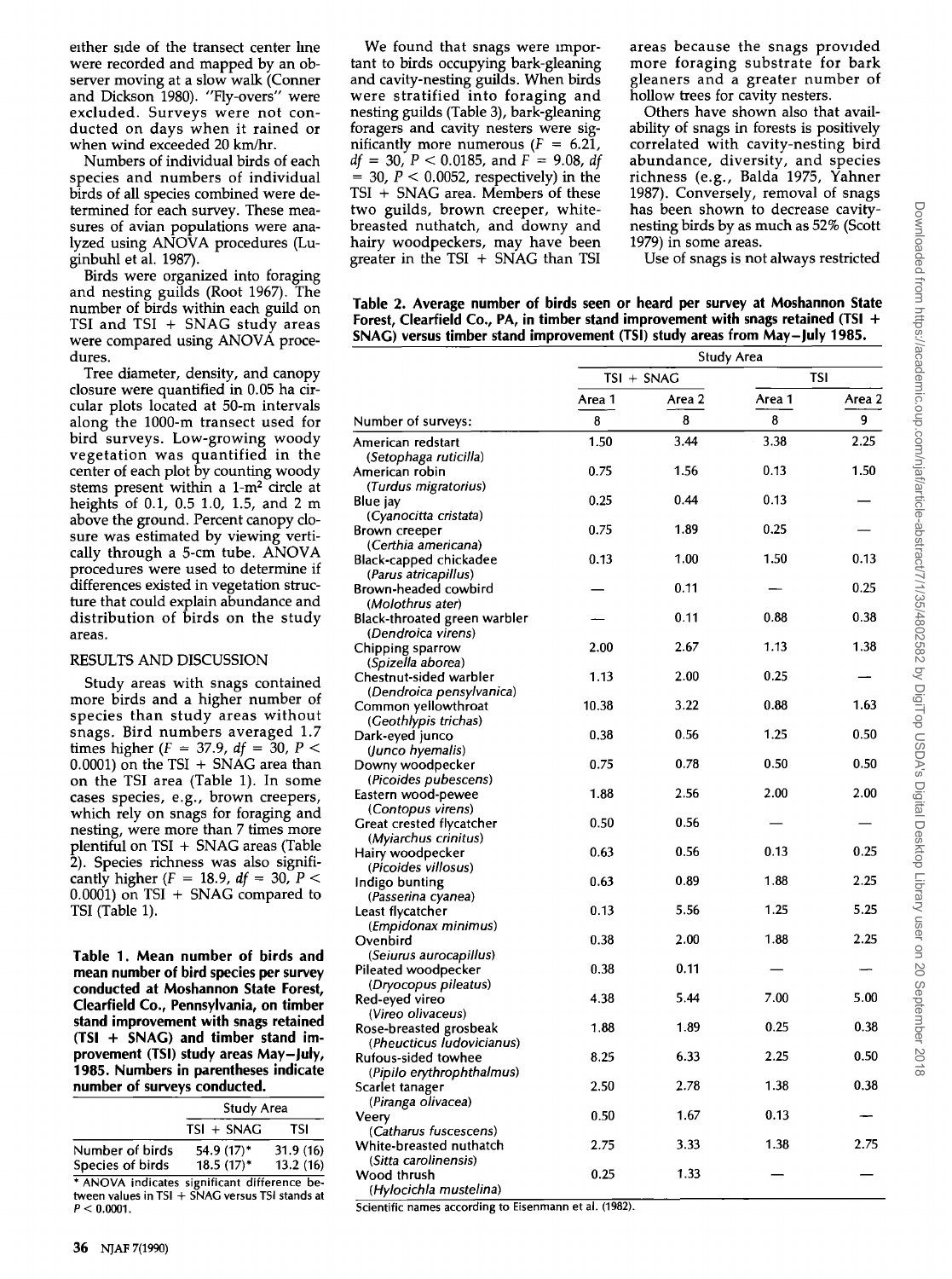| Table 3. Average number of birds per guild on timber stand improvement with snag |
|----------------------------------------------------------------------------------|
| retention (TSI + SNAG) versus timber stand improvement (TSI) study areas in Mo-  |
| shannon State Forest, Clearfield Co., PA, from May-July 1985. Numbers in paren-  |
| theses indicate number of surveys conducted.                                     |

|                        | TSI + SNAG        | <b>TSI</b><br>(16)   |  |
|------------------------|-------------------|----------------------|--|
| Guild                  | (17)              |                      |  |
| Insectivore            |                   |                      |  |
| Ground gleaner         | 4.6               | 2.9                  |  |
| Bark gleaner           | 6.0a              | 2.6                  |  |
| Lower-canopy gleaner   | 15.8c             | 8.3                  |  |
| Upper-canopy gleaner   | 2.5               | 2.8                  |  |
| Air sallier            | 5.8               | 5.3                  |  |
| Omnivore               |                   |                      |  |
| Ground forager         | 10.1 <sub>C</sub> | 3.5                  |  |
| Lower canopy forager   | 3.0               | 2.4                  |  |
| Upper canopy forager   |                   |                      |  |
| <b>Nest</b>            |                   |                      |  |
| Ground-herb            | 2.4               | 2.1                  |  |
| Shrub-sapling          | 24.7c             | 10.5                 |  |
| Tree twig              | 10.1              | 9.7                  |  |
| Tree branch            | 3.8               | 2.9                  |  |
| Cavity<br>$\mathbf{A}$ | 6.5 <sub>b</sub>  | 2.6<br>$0 \leq 0.05$ |  |

**AOVA indicates significant difference between TSI + SNAG versus TSI at:**  $a = P < 0.05$ **, b** 0 01, and  $c = P < 0.0001$ .

**to cavity-nesting birds. For example, m Virginia where snags were left in a clearcut stand, a variety of cavity- and noncavity-dependent birds were observed using the retained snags: redtailed hawks (Conner and Adkisson 1974a), eastern bluebirds (Conner and Adkisson 1974b), and woodpeckers (Conner and Crawford 1974, Conner et al. 1975).** 

**Besides bark-gleaning and cavitynesting guilds, three other guilds also showed higher numbers in TSI + SNAG compared to TSI (Table 3). Lower-canopy insectivores and ground-feeding omnivotes were 1.9 and 2.9 times more numerous on TSI + SNAG versus TSI study areas. Likewise, birds in the shrub-sapling nesting guild were 2.3 times more abundant on TSI + SNAG areas compared to TSI areas. Greater numbers of ground-shrub-sapling inhabiting b•rds on the TSI + SNAG study areas may have resulted from the greater availability of low-growing vegetation available. There was significantly greater woody plant material present from ground through 1.5-m on TSI + SNAG than on TSI sites (Table 4). This probably provided protected and productive low foraging areas and shrubnesting sites for omnivorous, shrubnesting species, e.g., rufous-sided towhees, dark-eyed juncos, and chipping sparrows. Other species, like common yellowthroats, that feed in low-canopy and nest in the shrub strata, also probably benefited from the abundance of shrub cover on the TSI + SNAG area.** 

**The dense growth of low vegetation on the TSI + SNAG areas is probably a response to the distribution of the remaining overstory trees after the TSI operation. Overstory basal area on the TSI + SNAG areas (24.1 m2/ha, 105.2**  ft<sup>2</sup>/ac) was no different  $(F = 0.49, df =$ 

**77, P > 0.488) than the basal area on TSI areas (25.7 m2/ha, 112.0 ft2/ac). On the TSI + SNAG, however, the basal area was distributed in fewer trees/ha than on TSI (419.5 versus 529.5 trees/ ha, respectively; F = 8.63, df = 77, P < 0.01). The result was a more patchy and open canopy on the TSI + SNAG areas: 47.1% open canopy on TSI + SNAG versus 27.3% open canopy on TSI** ( $P < 0.001$ ,  $F = 7.56$ ). The more **open canopy allowed additional sunlight to reach the forest floor, permitting the low plant growth to flourish. Birds that responded to the more open canopy on the TSI + SNAG plots include edge or open-canopy species, such as great crested flycatchers and chipping sparrows (e.g., Crawford et al. 1981, Thompson and Capen 1988). Further, fewer but larger trees in the TSI + SNAG plots provided more suitable habitiats for various bark foragers, such as downy, hairy, and pileated woodpeckers.** 

## **MANAGEMENT IMPLICATIONS**

**This study demonstrates that forest managers can support a greater number of cavity-nesting and bark gleaning birds by leaving snags when using standard TSI operations. The**  **costs of leaving snags •s low, and**  long-term benefits provided by insec**tivorous birds have been documented in many studies (Baldwin 1958, Knight 1958, Otvos 1965, 1979, Shook and Baldwin 1970, Koplin 1972, Jackson 1979, Torgersen and Campbell 1982, Torgersen et al. 1983, Torgersen et al. 1984). Insectivorous birds can play a very important role in controlling forest-defoliating insects, especially when these insects occur in sparse populations (Dowden et al 1953, Morris et al. 1958, Campbell et al. 1977, Campbell et al. 1983, Smith 1985). All cavity-nesting and barkgleaning birds that occurred in greater numbers on TSI + SNAG study areas compared to TSI study areas were insectivorous.** 

**In this study we reserved about 13 to 14 snags/ha (5 to 6 snags/ac) during TSI operations and found up to 7 times as many individuals of some bark-gleaning, cavity-nesting species on those areas. Various species of snag-using birds differ in the number of snags they require per unit area of land (Thomas et al. 1979). While this**  study did not attempt to test the effect **different levels of snag retention might have on bird population levels, we do feel that forest managers can significantly improve insectivorous bird habitat by retaining at least as many snags as we did in this study.** 

**In addition, we recommend that managers attempt to select snags for retention that already have cavities present. This is a positive indication that primary cavity nesters (birds that construct cavities) have found a particular tree's size and condition acceptable to spend time constructing a cavity. A snag with cavities present will probably provide more "birdyears" of use than one in the same stage of deterioration with no cavities present.** 

**When planning TSI operations forest managers need to weigh these advantages of snag retention against the potential disadvantages of snag retention, such as snags susceptibility to fire and potential to fall (McClelland and Frissell 1975) or to harbor insects and diseases. []** 

**Table 4. Mean number of woody stems at various heights per 1 m<sup>2</sup> sample plot in Moshannon State Forest, Clearfield Co., PA. Counts conducted on timber stand improvement with snags retained (TSI + SNAG) and timber stand improvement (TSI) study areas from June-August, 1985.** 

| Stem height<br>interval (m) | Mean stems/ $m2$ |     |    |        |       |
|-----------------------------|------------------|-----|----|--------|-------|
|                             | $TSI + SNAG$     | TSI | df | P > F  |       |
| $0.0 - 0.1$                 | 25.5             | 4.1 | 77 | 0.0002 | 15.18 |
| $0.1 - 0.5$                 | 3.4              | 0.4 | 77 | 0.0001 | 19.34 |
| $0.5 - 1.0$                 | 1.3              | 0.2 | 77 | 0.0035 | 9.05  |
| $1.0 - 1.5$                 | 0.7              | 0.2 | 77 | 0.0247 | 5.25  |
| $1.5 - 2.0$                 | 0.3              | 0.2 | 77 | 0.1783 | 1.84  |